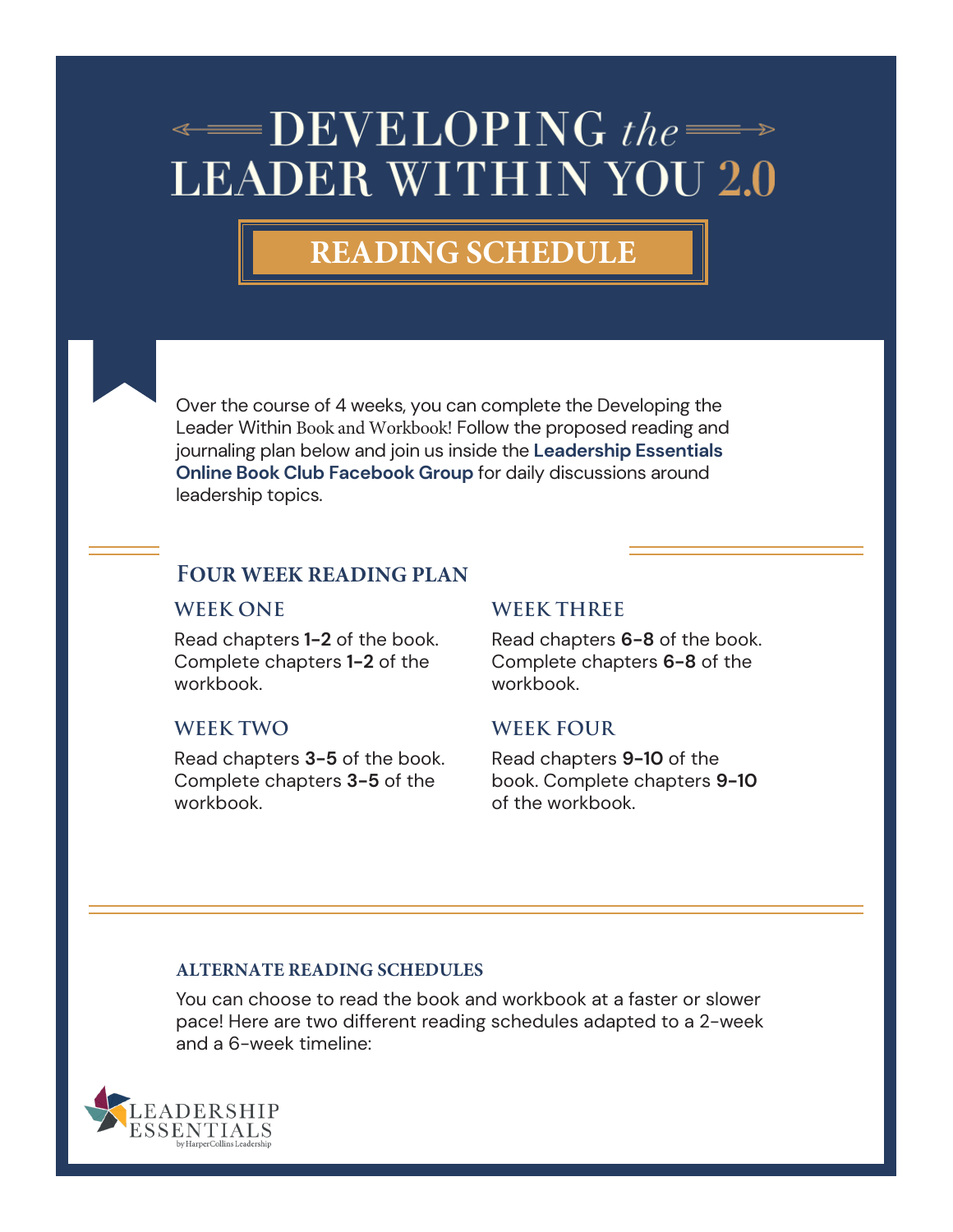## **2-WEEK READING SCHEDULE**

## **WEEK ONE**

Read chapters **1-5** of the book. Complete chapters **1-5** of the workbook.

#### **WEEK TWO**

Read chapters **6-10** of the book. Complete chapters **6-10** of the workbook.

# **6-WEEK READING SCHEDULE**

# **WEEK ONE**

Read chapter **1** of the book. Complete chapter **1** of the workbook.

# **WEEK TWO**

Read chapters **2-3** of the book. Complete chapters **2-3** of the workbook.

# **WEEK THREE**

Read chapters **4-5** of the book. Complete chapters **4-5** of the workbook.

# **WEEK FOUR**

Read chapters **6-7** of the book. Complete chapters **6-7** of the workbook.

#### **WEEK FIVE**

Read chapters **8-9** of the book. Complete chapters **8-9** of the workbook.

# **WEEK SIX**

Read chapter **10** of the book. Complete chapter **10** of the workbook.